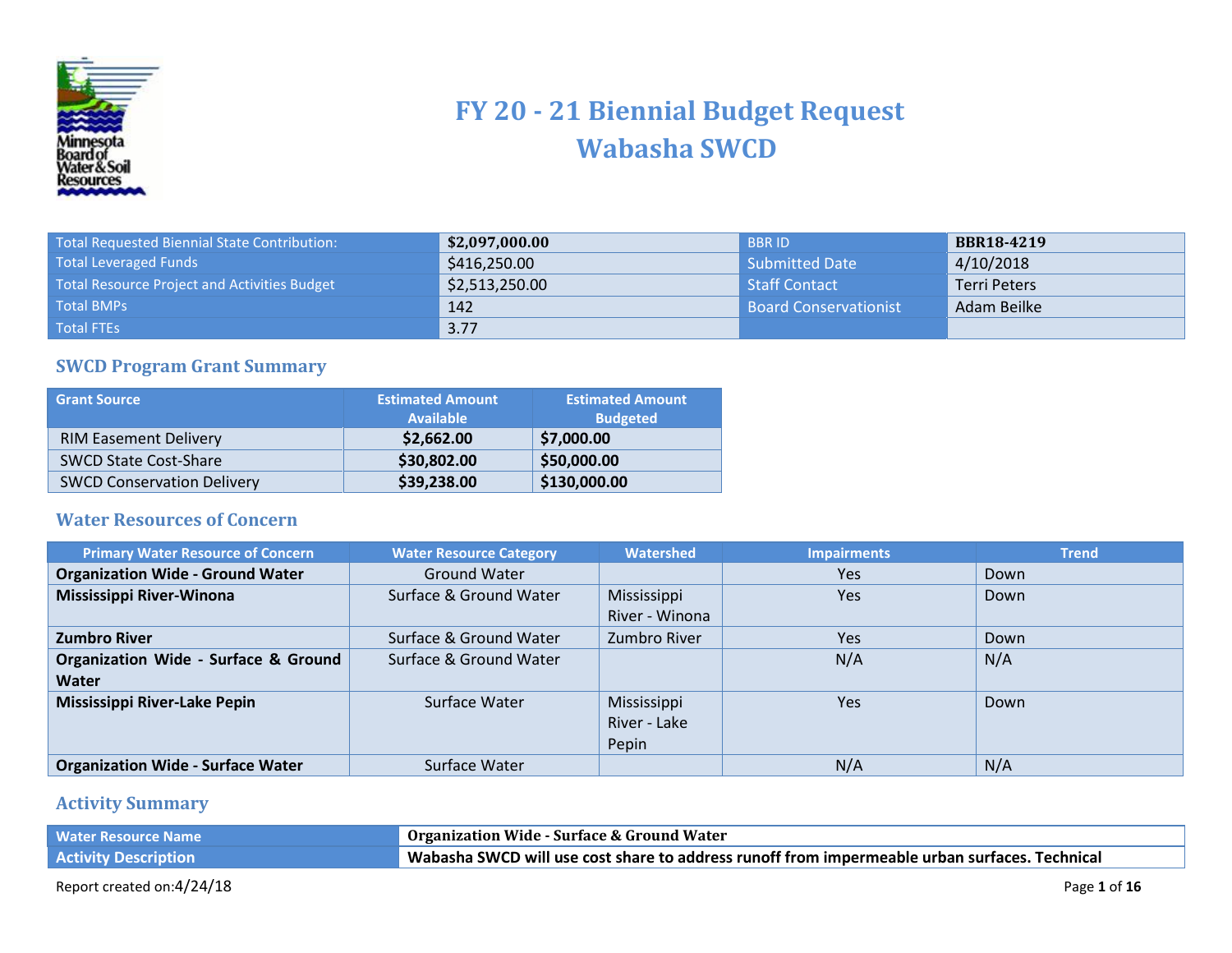|                                                                     | assistance will be provided by both SWCD staff and contracted individuals.                                                                                                                                                                                                                                                                                                                                       |                                      |                                                                                                                                                                                                                |
|---------------------------------------------------------------------|------------------------------------------------------------------------------------------------------------------------------------------------------------------------------------------------------------------------------------------------------------------------------------------------------------------------------------------------------------------------------------------------------------------|--------------------------------------|----------------------------------------------------------------------------------------------------------------------------------------------------------------------------------------------------------------|
| <b>Activity Category</b>                                            | Urban Stormwater<br><b>Management Practices</b>                                                                                                                                                                                                                                                                                                                                                                  | Capital Improvement Project?         | <b>No</b>                                                                                                                                                                                                      |
| <b>Source of State Contribution</b>                                 | <b>BWSR Clean Water Fund -</b><br><b>Projects and Practices</b>                                                                                                                                                                                                                                                                                                                                                  | <b>Estimated # of FTEs</b>           |                                                                                                                                                                                                                |
| <b>Total Requested Biennial State Contribution</b>                  | \$50,000.00                                                                                                                                                                                                                                                                                                                                                                                                      | <b>Estimated Number of Practices</b> | 15                                                                                                                                                                                                             |
| <b>Estimated Leveraged Funds</b>                                    | \$12,500.00                                                                                                                                                                                                                                                                                                                                                                                                      | Plan Type                            | County Comprehensive Local<br>Water Management Plan (non-<br>metro counties only)                                                                                                                              |
| <b>Projects &amp; Activities Budget</b>                             | \$62,500.00                                                                                                                                                                                                                                                                                                                                                                                                      | Action or Objective (from plan)      | Page 39. Urban Issues -<br>Objective 3c: Develop a rain<br>garden/rooftop garden<br>education<br>ProgramObjective 3d Seek<br>funding to implement<br>rain/rooftop/impervious<br>replacement garden<br>programs |
| Describe how this activity could be<br>accomplished in the biennium | Wabasha SWCD will develop a rain garden program to address urban runoff. Areas will be targeted for<br>residential rain gardens, as well as businesses or city blocks for maximum benefit. Costs covered will include<br>community education, design classes, contractors, installation and follow up. There are already interested<br>participants, including a city block as part of new business construction |                                      |                                                                                                                                                                                                                |

| <b>Water Resource Name</b>                         | <b>Organization Wide - Surface &amp; Ground Water</b>                                                         |                                      |                                 |
|----------------------------------------------------|---------------------------------------------------------------------------------------------------------------|--------------------------------------|---------------------------------|
| <b>Activity Description</b>                        | Continued efforts with maintaining buffers established by State ordinance and provide technical assistance to |                                      |                                 |
|                                                    | <b>Wabasha County</b>                                                                                         |                                      |                                 |
| <b>Activity Category</b>                           | Regulations/Ordinances/Enforcement                                                                            | Capital Improvement Project?         | <b>No</b>                       |
| <b>Source of State Contribution</b>                | <b>Buffer Implementation Funds</b>                                                                            | Estimated # of FTEs                  | 0.2                             |
| <b>Total Requested Biennial State Contribution</b> | \$20,000.00                                                                                                   | <b>Estimated Number of Practices</b> |                                 |
| <b>Estimated Leveraged Funds</b>                   | \$0.00                                                                                                        | Plan Type                            | <b>County Comprehensive</b>     |
|                                                    |                                                                                                               |                                      | <b>Local Water Management</b>   |
|                                                    |                                                                                                               |                                      | Plan (non-metro counties        |
|                                                    |                                                                                                               |                                      | only)                           |
| <b>Projects &amp; Activities Budget</b>            | \$20,000.00                                                                                                   | Action or Objective (from plan)      | Page 31 Soil Erosion -          |
|                                                    |                                                                                                               |                                      | <b>Objective 3: Enforce Row</b> |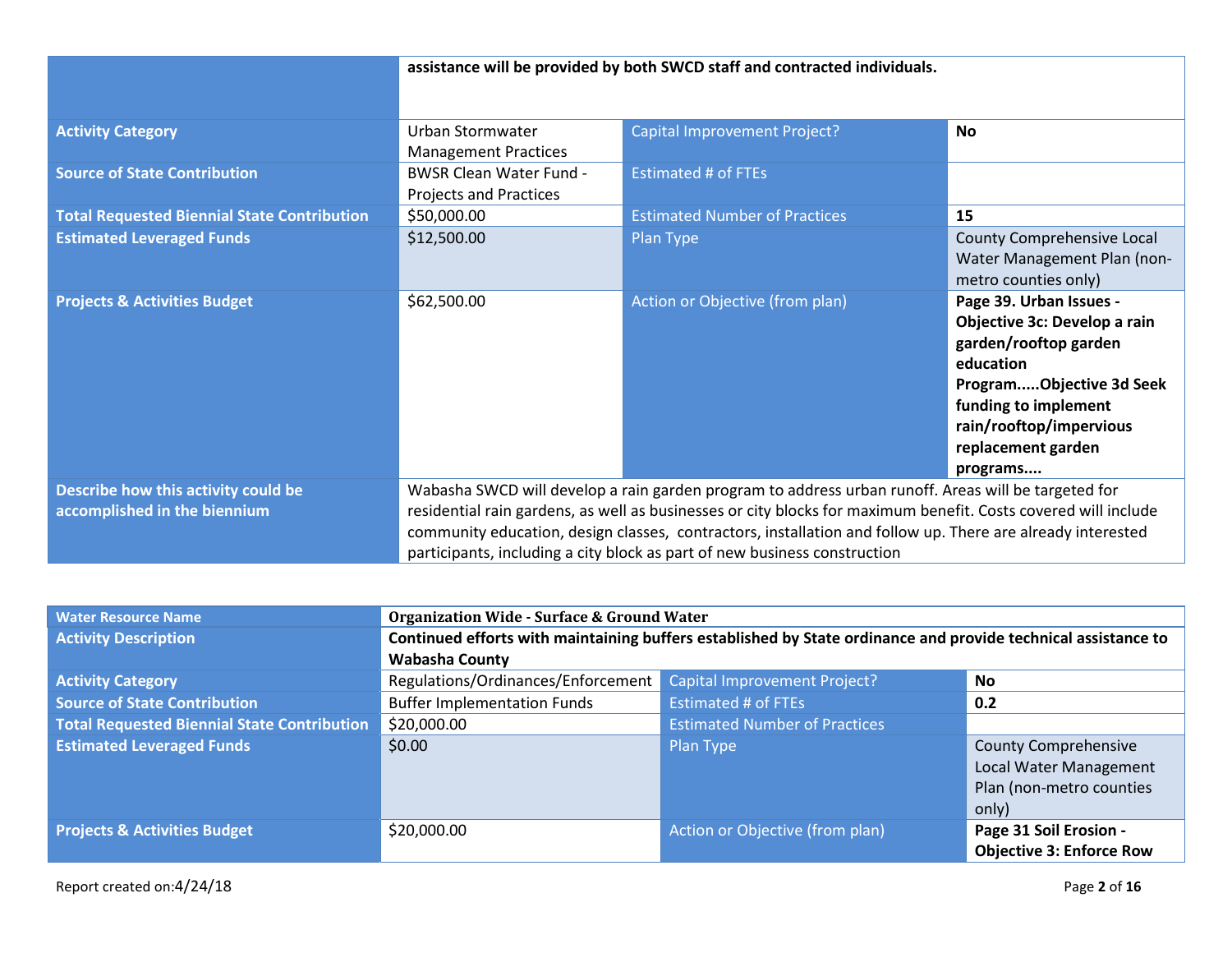|                                                                     | <b>Crop Setbacks Action Item</b>                                                                             |
|---------------------------------------------------------------------|--------------------------------------------------------------------------------------------------------------|
|                                                                     | <b>3c: Provide Wabasha</b>                                                                                   |
|                                                                     | <b>County Environmental</b>                                                                                  |
|                                                                     | <b>Services Department with</b>                                                                              |
|                                                                     | proper technical support                                                                                     |
|                                                                     | when addressing buffer                                                                                       |
|                                                                     | related issues; Action Item                                                                                  |
|                                                                     | 3d: apply for grant funds                                                                                    |
|                                                                     | to support buffer programs.                                                                                  |
|                                                                     | <b>Action Item 3fpromote</b>                                                                                 |
|                                                                     | 50 acres/yr. harvestable                                                                                     |
|                                                                     | buffers                                                                                                      |
| Describe how this activity could be<br>accomplished in the biennium | Continue to offer technical assistance to landowners to maintain their 50' buffers mandated by State statute |

| <b>Water Resource Name</b>                         | <b>Organization Wide - Surface &amp; Ground Water</b>                                                         |                                      |                                                                                                                                                              |
|----------------------------------------------------|---------------------------------------------------------------------------------------------------------------|--------------------------------------|--------------------------------------------------------------------------------------------------------------------------------------------------------------|
| <b>Activity Description</b>                        | Wabasha SWCD will continue to provide technical and planning assistance for CRP/CCRP/CREP sign ups and        |                                      |                                                                                                                                                              |
|                                                    | promote vegetative establishment where soil erosion will be reduced and water quality benefits would be       |                                      |                                                                                                                                                              |
|                                                    | received.                                                                                                     |                                      |                                                                                                                                                              |
| <b>Activity Category</b>                           | Planning and Assessment                                                                                       | <b>Capital Improvement Project?</b>  | No.                                                                                                                                                          |
| <b>Source of State Contribution</b>                | Farm Bill Assistance                                                                                          | <b>Estimated # of FTEs</b>           | 0.25                                                                                                                                                         |
| <b>Total Requested Biennial State Contribution</b> | \$60,000.00                                                                                                   | <b>Estimated Number of Practices</b> |                                                                                                                                                              |
| <b>Estimated Leveraged Funds</b>                   | \$0.00                                                                                                        | Plan Type                            | <b>County Comprehensive Local</b><br>Water Management Plan (non-<br>metro counties only)                                                                     |
| <b>Projects &amp; Activities Budget</b>            | \$60,000.00                                                                                                   | Action or Objective (from plan)      | Page 31 Soil Erosion - Action<br>Item 3e: Target landowners of<br>marginal lands that are not<br>enrolled in CRP or other long<br>term conservation programs |
| Describe how this activity could be                | Staff continue to assist landowners otherwise even during non-funded times. District will apply for Farm Bill |                                      |                                                                                                                                                              |
| accomplished in the biennium                       | tech. funds. Source should be USDA CRP/Farm Bill. Farm Planning Assistance will also be provided              |                                      |                                                                                                                                                              |

| <b>Water Resource Name</b>  | <b>Organization Wide - Surface Water</b>                                                                         |
|-----------------------------|------------------------------------------------------------------------------------------------------------------|
| <b>Activity Description</b> | $^{\prime}$ Wabasha SWCD will provide technical, administrative, and financial assistance to implement livestock |
|                             | waste management systems                                                                                         |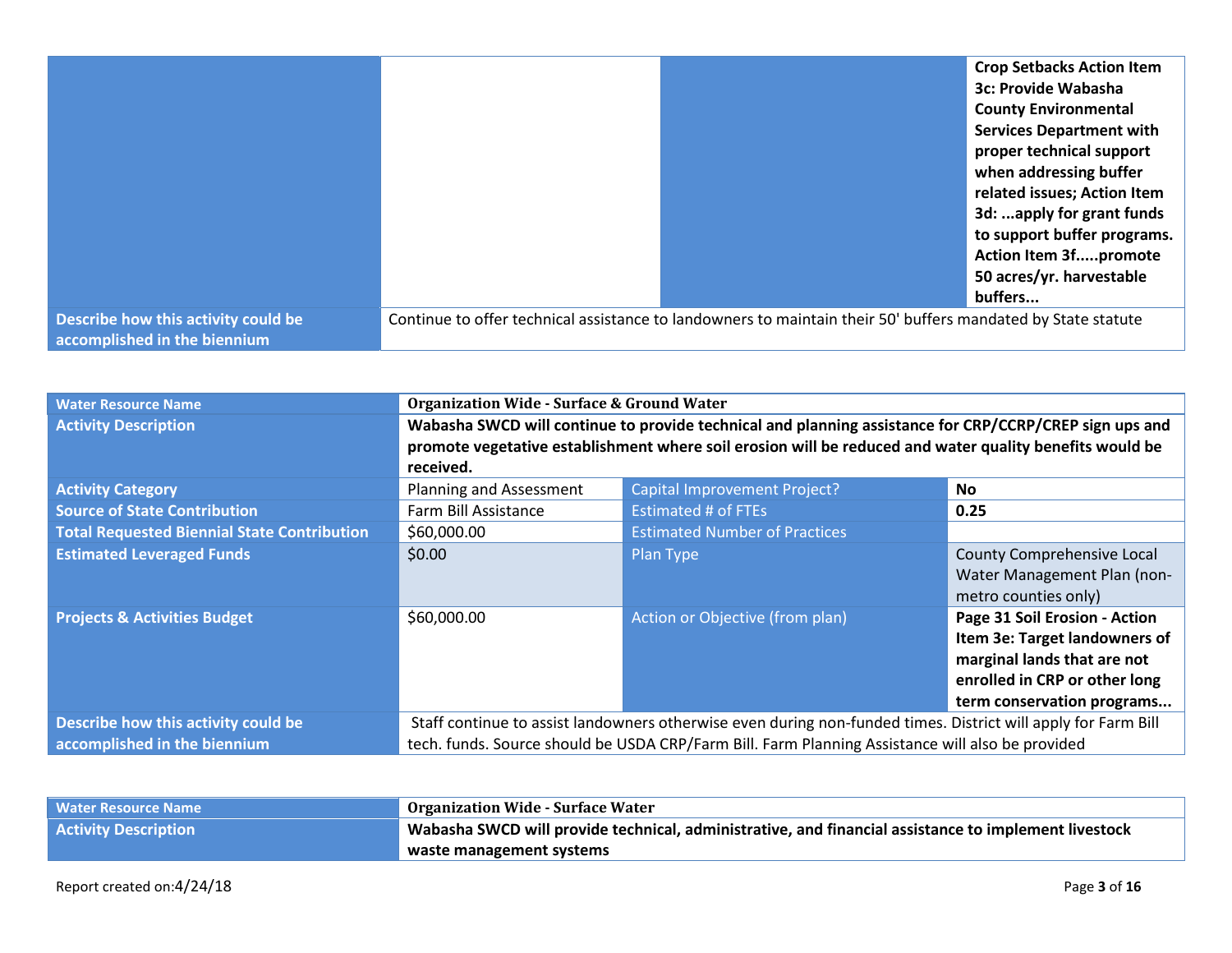| <b>Activity Category</b>                           | Livestock Waste                                                                                     | Capital Improvement Project?                                                                                  | <b>No</b>                        |
|----------------------------------------------------|-----------------------------------------------------------------------------------------------------|---------------------------------------------------------------------------------------------------------------|----------------------------------|
|                                                    | Management                                                                                          |                                                                                                               |                                  |
| <b>Source of State Contribution</b>                | <b>BWSR Clean Water Fund -</b>                                                                      | <b>Estimated # of FTEs</b>                                                                                    |                                  |
|                                                    | <b>Projects and Practices</b>                                                                       |                                                                                                               |                                  |
| <b>Total Requested Biennial State Contribution</b> | \$530,000.00                                                                                        | <b>Estimated Number of Practices</b>                                                                          | 14                               |
| <b>Estimated Leveraged Funds</b>                   | \$132,500.00                                                                                        | Plan Type                                                                                                     | County Comprehensive Local       |
|                                                    |                                                                                                     |                                                                                                               | Water Management Plan (non-      |
|                                                    |                                                                                                     |                                                                                                               | metro counties only)             |
| <b>Projects &amp; Activities Budget</b>            | \$662,500.00                                                                                        | Action or Objective (from plan)                                                                               | Page 31 Nutrient and Manure      |
|                                                    |                                                                                                     |                                                                                                               | <b>Management - Objective 1:</b> |
|                                                    |                                                                                                     |                                                                                                               | Action Item 1e: Identify 2 large |
|                                                    |                                                                                                     |                                                                                                               | manure storage projects          |
|                                                    |                                                                                                     |                                                                                                               | biannually that would improve    |
|                                                    |                                                                                                     |                                                                                                               | environmental quality and        |
|                                                    |                                                                                                     |                                                                                                               | provide pollution reduction.     |
| Describe how this activity could be                | Wabasha SWCD will provide assistance on 2 large scale livestock waste management systems. Estimated |                                                                                                               |                                  |
| accomplished in the biennium                       |                                                                                                     | amount includes technical assistance. Addtionally, there is a need for more small feedlot fixes and those are |                                  |
|                                                    | included in the total estimated need, as well.                                                      |                                                                                                               |                                  |

| <b>Water Resource Name</b>                         | <b>Organization Wide - Surface &amp; Ground Water</b>                                                |                                                                          |                                    |
|----------------------------------------------------|------------------------------------------------------------------------------------------------------|--------------------------------------------------------------------------|------------------------------------|
| <b>Activity Description</b>                        | Wabasha SWCD will work with partner agencies to deliver conservation practices to landowners in      |                                                                          |                                    |
|                                                    |                                                                                                      | subwatershed target areas to promote forest health and wildlife habitat. |                                    |
| <b>Activity Category</b>                           | <b>Forestry Practices</b>                                                                            | <b>Capital Improvement Project?</b>                                      | No.                                |
| <b>Source of State Contribution</b>                | <b>BWSR Clean Water Fund -</b>                                                                       | <b>Estimated # of FTEs</b>                                               |                                    |
|                                                    | <b>Projects and Practices</b>                                                                        |                                                                          |                                    |
| <b>Total Requested Biennial State Contribution</b> | \$90,000.00                                                                                          | <b>Estimated Number of Practices</b>                                     | 30                                 |
| <b>Estimated Leveraged Funds</b>                   | \$22,500.00                                                                                          | Plan Type                                                                | County Comprehensive Local         |
|                                                    |                                                                                                      |                                                                          | Water Management Plan (non-        |
|                                                    |                                                                                                      |                                                                          | metro counties only)               |
| <b>Projects &amp; Activities Budget</b>            | \$112,500.00                                                                                         | Action or Objective (from plan)                                          | Page 36 Forest and Pasture         |
|                                                    |                                                                                                      |                                                                          | Land - Objective 2 Action Item     |
|                                                    |                                                                                                      |                                                                          | 2e: Seek funding for               |
|                                                    |                                                                                                      |                                                                          | watershed forestry initiative      |
|                                                    |                                                                                                      |                                                                          | such as healthy Forests            |
|                                                    |                                                                                                      |                                                                          | <b>Healthy Waters (East Indian</b> |
|                                                    |                                                                                                      |                                                                          | Creek)                             |
| Describe how this activity could be                | Wabasha SWCD will continue to work with partner agencies identifying and working with landowners for |                                                                          |                                    |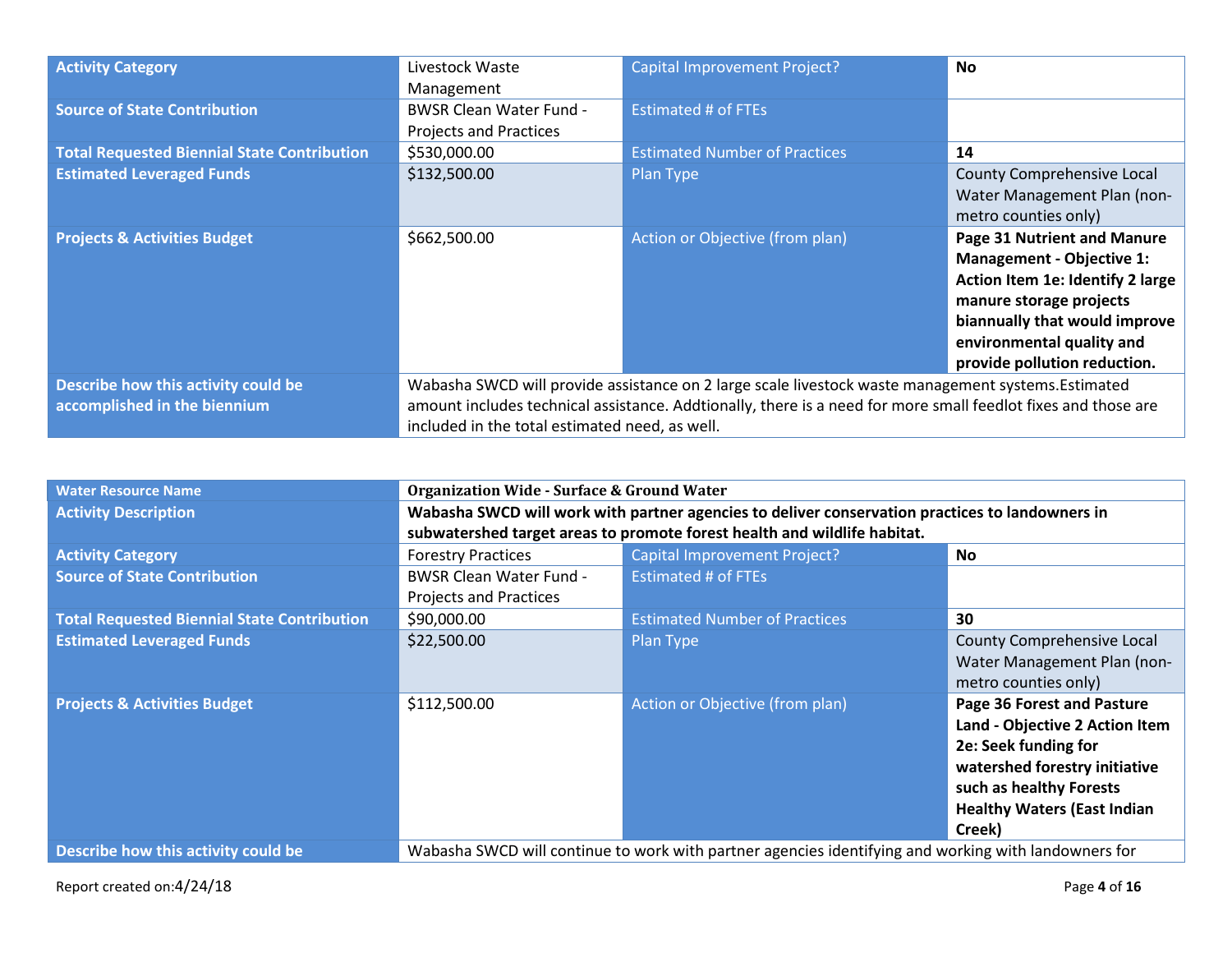| accomplished in the biennium | Torest health improvements in targeted watersheds to provide Forest Stewardship and Conservation Plans         |
|------------------------------|----------------------------------------------------------------------------------------------------------------|
|                              | and use those plans to implement practices to benefit erosion reduction, forest health, riparian and sensitive |
|                              | land areas, and wildlife habitat.                                                                              |

| <b>Water Resource Name</b>                         | <b>Organization Wide - Surface Water</b>                                                          |                                                                                                          |                                    |
|----------------------------------------------------|---------------------------------------------------------------------------------------------------|----------------------------------------------------------------------------------------------------------|------------------------------------|
| <b>Activity Description</b>                        | Wabasha SWCD will use CWMA dollars to continue invasive species, detection, mapping, education, & |                                                                                                          |                                    |
|                                                    | management.                                                                                       |                                                                                                          |                                    |
| <b>Activity Category</b>                           | <b>Forestry Practices</b>                                                                         | <b>Capital Improvement Project?</b>                                                                      | No                                 |
| <b>Source of State Contribution</b>                | <b>SWCD Cooperative Weed</b>                                                                      | <b>Estimated # of FTEs</b>                                                                               |                                    |
|                                                    | <b>Management Funds</b>                                                                           |                                                                                                          |                                    |
| <b>Total Requested Biennial State Contribution</b> | \$40,000.00                                                                                       | <b>Estimated Number of Practices</b>                                                                     | 12                                 |
| <b>Estimated Leveraged Funds</b>                   | \$10,000.00                                                                                       | Plan Type                                                                                                | County Comprehensive Local         |
|                                                    |                                                                                                   |                                                                                                          | Water Management Plan (non-        |
|                                                    |                                                                                                   |                                                                                                          | metro counties only)               |
| <b>Projects &amp; Activities Budget</b>            | \$50,000.00                                                                                       | Action or Objective (from plan)                                                                          | Page 35. Forest and Pasture        |
|                                                    |                                                                                                   |                                                                                                          | Land: - Action Item 4c:            |
|                                                    |                                                                                                   |                                                                                                          | <b>Continue to apply for Clean</b> |
|                                                    |                                                                                                   |                                                                                                          | <b>Water Funding for the</b>       |
|                                                    |                                                                                                   |                                                                                                          | <b>Cooperative Weed</b>            |
|                                                    |                                                                                                   |                                                                                                          | <b>Management Program</b>          |
|                                                    |                                                                                                   |                                                                                                          | (CWMA)                             |
| Describe how this activity could be                |                                                                                                   | Wabasha SWCD will work with landowners to provide technical and financial assistance on invasive species |                                    |
| accomplished in the biennium                       | management and restoration. Educational field days will be held and organization for community    |                                                                                                          |                                    |
|                                                    | involvement.                                                                                      |                                                                                                          |                                    |
|                                                    |                                                                                                   |                                                                                                          |                                    |

| <b>Water Resource Name</b>                         | <b>Organization Wide - Surface &amp; Ground Water</b>                                                  |                                                                                                    |                             |
|----------------------------------------------------|--------------------------------------------------------------------------------------------------------|----------------------------------------------------------------------------------------------------|-----------------------------|
| <b>Activity Description</b>                        | Wabasha SWCD will use funds for public benefit programs and projects designed to show results of BMP's |                                                                                                    |                             |
|                                                    |                                                                                                        | and increase awareness of conservation and management practices. Funding could be provided by MDA, |                             |
|                                                    | MDH, MFA or other agencies promoting BMPs.                                                             |                                                                                                    |                             |
| <b>Activity Category</b>                           | Education/Information                                                                                  | <b>Capital Improvement Project?</b>                                                                | No                          |
| <b>Source of State Contribution</b>                | <b>SWCD Cooperative Weed</b>                                                                           | <b>Estimated # of FTEs</b>                                                                         | 0.2                         |
|                                                    | <b>Management Funds</b>                                                                                |                                                                                                    |                             |
| <b>Total Requested Biennial State Contribution</b> | \$25,000.00                                                                                            | <b>Estimated Number of Practices</b>                                                               |                             |
| <b>Estimated Leveraged Funds</b>                   | \$6,250.00                                                                                             | Plan Type                                                                                          | County Comprehensive Local  |
|                                                    |                                                                                                        |                                                                                                    | Water Management Plan (non- |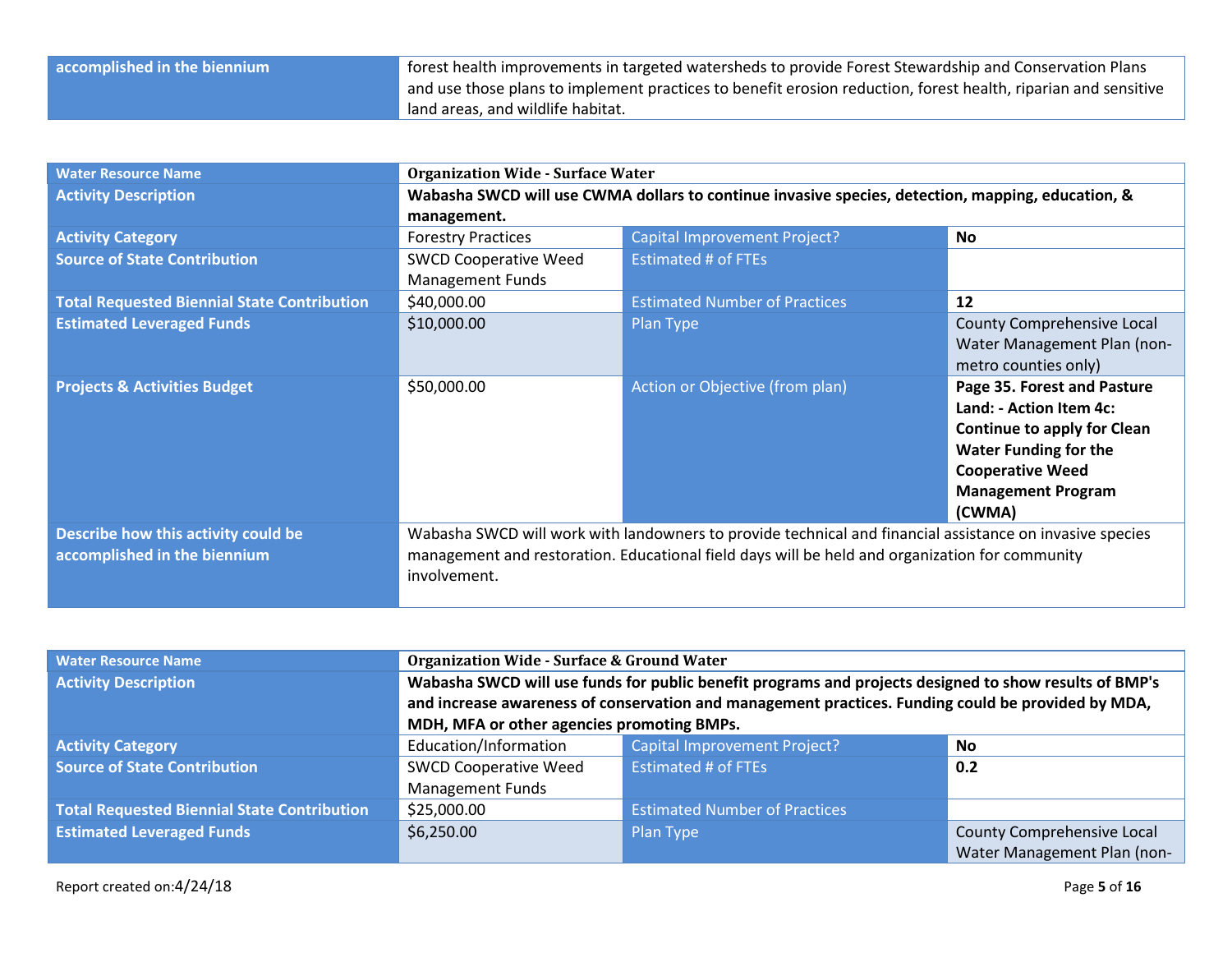|                                         |             |                                 | metro counties only)                                   |
|-----------------------------------------|-------------|---------------------------------|--------------------------------------------------------|
| <b>Projects &amp; Activities Budget</b> | \$31,250.00 | Action or Objective (from plan) | Page 29 Soil Erosion -                                 |
|                                         |             |                                 | Objective 1: Action Item 1a:                           |
|                                         |             |                                 | Continue to work with                                  |
|                                         |             |                                 | Wabasha County landowners,                             |
|                                         |             |                                 | residents, and youth to                                |
|                                         |             |                                 | provide information,                                   |
|                                         |             |                                 | education, and options to                              |
|                                         |             |                                 | reduce soil erosion and                                |
|                                         |             |                                 | improve water quality                                  |
|                                         |             |                                 | <b>Objective 2: Action Item 2a:</b>                    |
|                                         |             |                                 | Develop and send one mailing                           |
|                                         |             |                                 | per year Objective 3: Action                           |
|                                         |             |                                 | Item 3a: Educate Township                              |
|                                         |             |                                 | and County board supervisors,                          |
|                                         |             |                                 | <b>County staff and landowners</b>                     |
|                                         |             |                                 | on Shoreland Ordiance and                              |
|                                         |             |                                 | the importance of buffers                              |
|                                         |             |                                 | Page 31. Nutrient and Manure                           |
|                                         |             |                                 | <b>Management Objective 1:</b>                         |
|                                         |             |                                 | <b>Educate and promote sound</b>                       |
|                                         |             |                                 | comprehensive nutrient                                 |
|                                         |             |                                 | management practices                                   |
|                                         |             |                                 | Action Item 1c: Promote and                            |
|                                         |             |                                 | market cost-share                                      |
|                                         |             |                                 | programsAction Item 1d:                                |
|                                         |             |                                 | educate 10 landowners per                              |
|                                         |             |                                 | year on feedlot rules                                  |
|                                         |             |                                 | <b>Objective 3: Provide</b>                            |
|                                         |             |                                 | information and education on                           |
|                                         |             |                                 | regulations and benefits of<br>fertilizers and         |
|                                         |             |                                 | chemicalsAction Item 3b                                |
|                                         |             |                                 | <b>Host chemical/fertilizer</b>                        |
|                                         |             |                                 |                                                        |
|                                         |             |                                 | applicators meeting Page 34.<br>SSTS/Wells/Groundwater |
|                                         |             |                                 | Action Item 3c. Hold nitrate                           |
|                                         |             |                                 | clinics and educational                                |
|                                         |             |                                 | events etc.                                            |
|                                         |             |                                 |                                                        |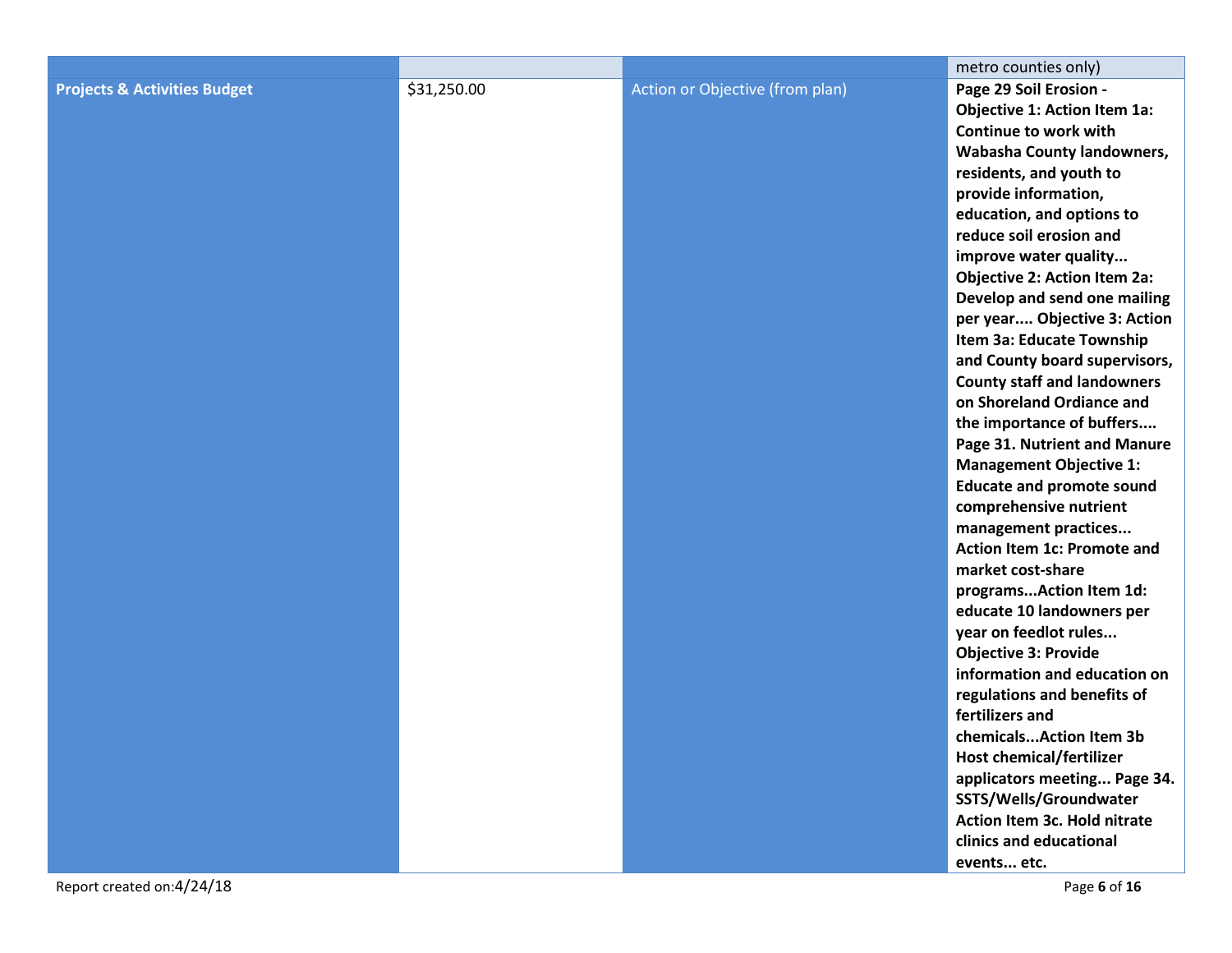| Describe how this activity could be | Wabasha SWCD will provide programs and implement projects that will showcase benefits of BMPs in ag, |
|-------------------------------------|------------------------------------------------------------------------------------------------------|
| accomplished in the biennium        | forestry and aquatic practices and use these opportunities to develop and promote BMPs               |

| <b>Water Resource Name</b>                         | Mississippi River-Winona                                                                            |                                                                                                               |                                       |
|----------------------------------------------------|-----------------------------------------------------------------------------------------------------|---------------------------------------------------------------------------------------------------------------|---------------------------------------|
| <b>Activity Description</b>                        | Wabasha SWCD will use cost share to implement nonpoint reduction strategies identified in MPCA TMDL |                                                                                                               |                                       |
|                                                    | completed in 2016.                                                                                  |                                                                                                               |                                       |
| <b>Activity Category</b>                           | <b>Agricultural Practices</b>                                                                       | <b>Capital Improvement Project?</b>                                                                           | <b>No</b>                             |
| <b>Source of State Contribution</b>                | <b>BWSR Clean Water Fund -</b>                                                                      | <b>Estimated # of FTEs</b>                                                                                    |                                       |
|                                                    | <b>Projects and Practices</b>                                                                       |                                                                                                               |                                       |
| <b>Total Requested Biennial State Contribution</b> | \$150,000.00                                                                                        | <b>Estimated Number of Practices</b>                                                                          | 12                                    |
| <b>Estimated Leveraged Funds</b>                   | \$37,500.00                                                                                         | Plan Type                                                                                                     | <b>County Comprehensive Local</b>     |
|                                                    |                                                                                                     |                                                                                                               | Water Management Plan (non-           |
|                                                    |                                                                                                     |                                                                                                               | metro counties only)                  |
| <b>Projects &amp; Activities Budget</b>            | \$187,500.00                                                                                        | Action or Objective (from plan)                                                                               | Page 29. Soil Erosion -               |
|                                                    |                                                                                                     |                                                                                                               | <b>Objective 1: Provide technical</b> |
|                                                    |                                                                                                     |                                                                                                               | and financial assistance to           |
|                                                    |                                                                                                     |                                                                                                               | <b>Wabasha County landowners</b>      |
|                                                    |                                                                                                     |                                                                                                               | who are interested in reducing        |
|                                                    |                                                                                                     |                                                                                                               | erosion and sediment by               |
|                                                    |                                                                                                     |                                                                                                               | implementing management               |
|                                                    |                                                                                                     |                                                                                                               | practices and Page 38.                |
|                                                    |                                                                                                     |                                                                                                               | <b>Watershed Management -</b>         |
|                                                    |                                                                                                     |                                                                                                               | Objective 2: Protect, maintain,       |
|                                                    |                                                                                                     |                                                                                                               | and expand priority natural           |
|                                                    |                                                                                                     |                                                                                                               | areas for watershed health.           |
| Describe how this activity could be                |                                                                                                     | Wabasha SWCD has identified potential projects in a targeted watershed and will install BMP's to address soil |                                       |
| accomplished in the biennium                       | erosion and water quality.                                                                          |                                                                                                               |                                       |

| <b>Water Resource Name</b>                         | <b>Zumbro River</b>                                                                                 |                                      |                                   |
|----------------------------------------------------|-----------------------------------------------------------------------------------------------------|--------------------------------------|-----------------------------------|
| <b>Activity Description</b>                        | Wabasha SWCD will use cost share to implement nonpoint reduction strategies identified in MPCA TMDL |                                      |                                   |
|                                                    | completed in 2017                                                                                   |                                      |                                   |
| <b>Activity Category</b>                           | <b>Agricultural Practices</b>                                                                       | <b>Capital Improvement Project?</b>  | <b>No</b>                         |
| <b>Source of State Contribution</b>                | <b>BWSR Clean Water Fund -</b>                                                                      | Estimated # of FTEs                  |                                   |
|                                                    | <b>Projects and Practices</b>                                                                       |                                      |                                   |
| <b>Total Requested Biennial State Contribution</b> | \$150,000.00                                                                                        | <b>Estimated Number of Practices</b> | 12                                |
| <b>Estimated Leveraged Funds</b>                   | \$37,500.00                                                                                         | Plan Type                            | <b>County Comprehensive Local</b> |

Report created on:4/24/18 Page **7** of **16**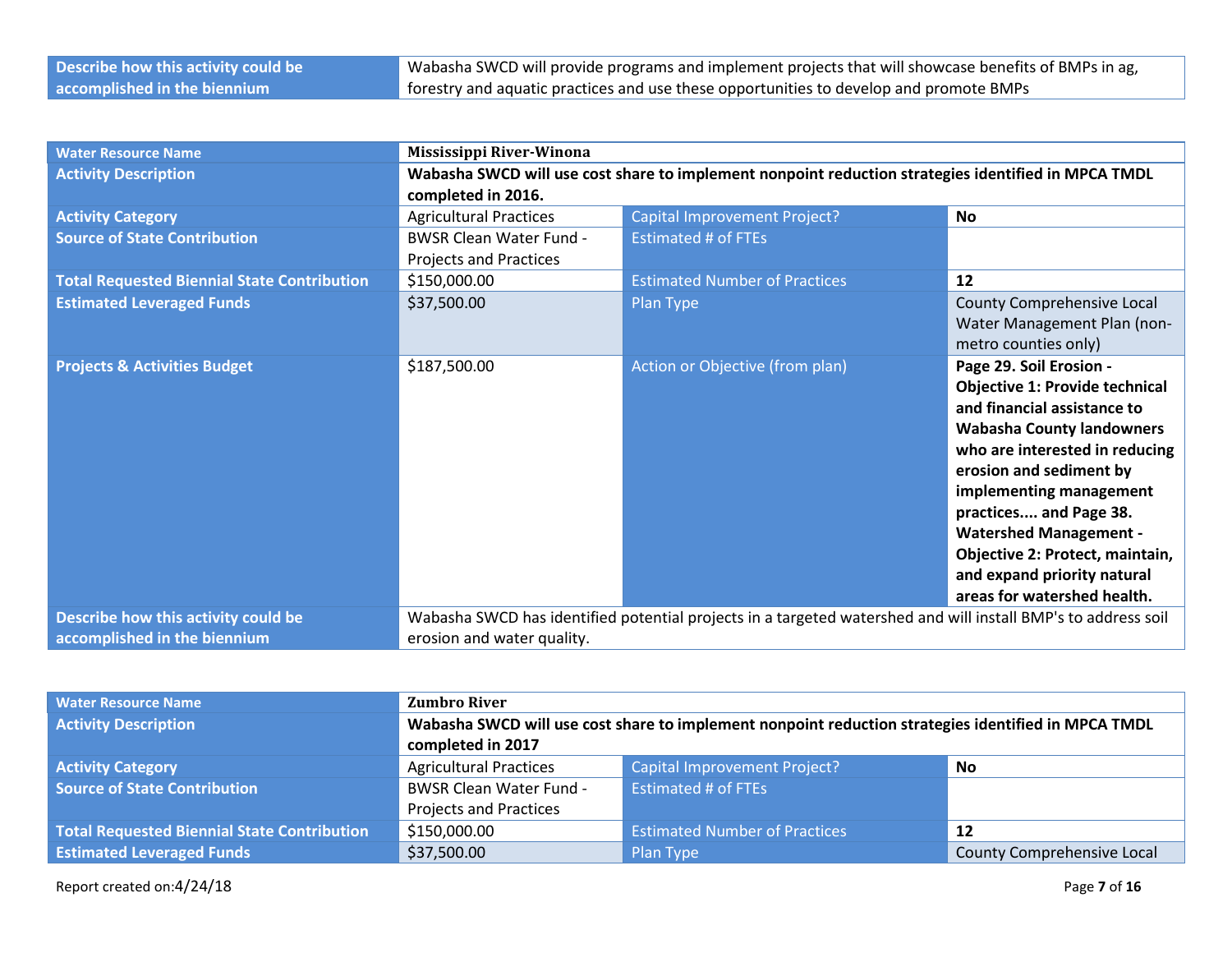|                                         |                            |                                                                                                               | Water Management Plan (non-           |
|-----------------------------------------|----------------------------|---------------------------------------------------------------------------------------------------------------|---------------------------------------|
|                                         |                            |                                                                                                               | metro counties only)                  |
| <b>Projects &amp; Activities Budget</b> | \$187,500.00               | Action or Objective (from plan)                                                                               | Page 29. Soil Erosion -               |
|                                         |                            |                                                                                                               | <b>Objective 1: Provide technical</b> |
|                                         |                            |                                                                                                               | and financial assistance to           |
|                                         |                            |                                                                                                               | <b>Wabasha County landowners</b>      |
|                                         |                            |                                                                                                               | who are interested in reducing        |
|                                         |                            |                                                                                                               | erosion and sediment by               |
|                                         |                            |                                                                                                               | implementing management               |
|                                         |                            |                                                                                                               | practices and Page 38.                |
|                                         |                            |                                                                                                               | <b>Watershed Management -</b>         |
|                                         |                            |                                                                                                               | Objective 2: Protect, maintain,       |
|                                         |                            |                                                                                                               | and expand priority natural           |
|                                         |                            |                                                                                                               | areas for watershed health.           |
| Describe how this activity could be     |                            | Wabasha SWCD has identified potential projects in a targeted watershed and will install BMP's to address soil |                                       |
| accomplished in the biennium            | erosion and water quality. |                                                                                                               |                                       |

| <b>Water Resource Name</b>                         | <b>Organization Wide - Surface &amp; Ground Water</b>                                                                                                                                                                                                                                                                                                                                                                                                           |                                        |                                                                                                                                                                                                                  |
|----------------------------------------------------|-----------------------------------------------------------------------------------------------------------------------------------------------------------------------------------------------------------------------------------------------------------------------------------------------------------------------------------------------------------------------------------------------------------------------------------------------------------------|----------------------------------------|------------------------------------------------------------------------------------------------------------------------------------------------------------------------------------------------------------------|
| <b>Activity Description</b>                        | Wabasha SWCD will use cost share funds to address high priority erosion sites. Projects on HEL soils and<br>proximity to surface water will be prioritized. Technical assistance will be provided by NRCS Area Engineers<br>and SWCD staff with TAA and from JPB engineers to meet BWSR requirements. The practices would include<br>ponds/structures, waterways, terrace systems, WASCOBs, cover crops, haying/grazing management and<br>vegetative practices. |                                        |                                                                                                                                                                                                                  |
| <b>Activity Category</b>                           | <b>Agricultural Practices</b>                                                                                                                                                                                                                                                                                                                                                                                                                                   | Capital Improvement Project?           | No.                                                                                                                                                                                                              |
| <b>Source of State Contribution</b>                | <b>SWCD Local Capacity Funds</b>                                                                                                                                                                                                                                                                                                                                                                                                                                | <b>Estimated # of FTEs</b>             |                                                                                                                                                                                                                  |
| <b>Total Requested Biennial State Contribution</b> | \$80,000.00                                                                                                                                                                                                                                                                                                                                                                                                                                                     | <b>Estimated Number of Practices</b>   | 8                                                                                                                                                                                                                |
| <b>Estimated Leveraged Funds</b>                   | \$20,000.00                                                                                                                                                                                                                                                                                                                                                                                                                                                     | Plan Type                              | County Comprehensive Local<br>Water Management Plan (non-<br>metro counties only)                                                                                                                                |
| <b>Projects &amp; Activities Budget</b>            | \$100,000.00                                                                                                                                                                                                                                                                                                                                                                                                                                                    | <b>Action or Objective (from plan)</b> | Page 29. Soil Erosion -<br><b>Objective 1: Action Item 1b:</b><br>Seek funding and landowner<br>interest to install 5 seeded<br>acres of waterways, 5<br>structures, 1 terrace and 3<br>WASCOB systems per year. |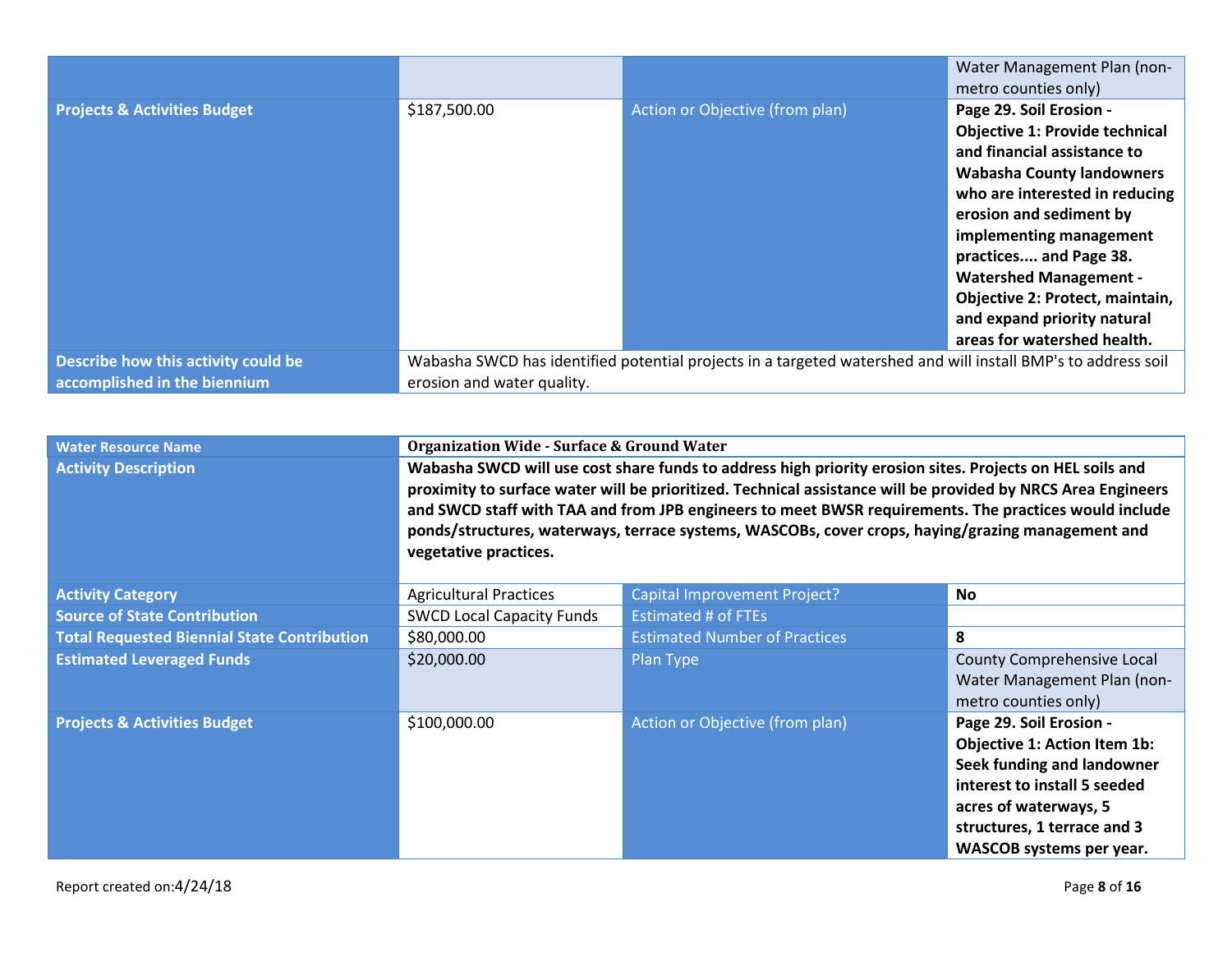|                                     |                                                                                           |                                                                                                               | Pending funding, it is          |
|-------------------------------------|-------------------------------------------------------------------------------------------|---------------------------------------------------------------------------------------------------------------|---------------------------------|
|                                     |                                                                                           |                                                                                                               | estimated that 5 more           |
|                                     |                                                                                           |                                                                                                               | structure and basin systems     |
|                                     |                                                                                           |                                                                                                               | per each HUC12 could be         |
|                                     |                                                                                           |                                                                                                               | installed. Action Item 1c: Seek |
|                                     |                                                                                           |                                                                                                               | funding to create cost share    |
|                                     |                                                                                           |                                                                                                               | program and work with           |
|                                     |                                                                                           |                                                                                                               | landowners to install 250       |
|                                     |                                                                                           |                                                                                                               | acres of contours/strip         |
|                                     |                                                                                           |                                                                                                               | cropping annually.              |
| Describe how this activity could be |                                                                                           | Projects will be prioritized for maximum soil and water quality benefit. Initial consultation and preliminary |                                 |
| accomplished in the biennium        | designs will be used to develop a cost-share contract approved by the Wabasha SWCD Board. |                                                                                                               |                                 |

| <b>Water Resource Name</b>                         | <b>Organization Wide - Surface &amp; Ground Water</b>                                                                                                                                                                                                                                                                                                                                                                                                           |                                      |                                                                                                                                                                                                                                                                                                                               |
|----------------------------------------------------|-----------------------------------------------------------------------------------------------------------------------------------------------------------------------------------------------------------------------------------------------------------------------------------------------------------------------------------------------------------------------------------------------------------------------------------------------------------------|--------------------------------------|-------------------------------------------------------------------------------------------------------------------------------------------------------------------------------------------------------------------------------------------------------------------------------------------------------------------------------|
| <b>Activity Description</b>                        | Wabasha SWCD will use cost share funds to address high priority erosion sites. Projects on HEL soils and<br>proximity to surface water will be prioritized. Technical assistance will be provided by NRCS Area Engineers<br>and SWCD staff with TAA and from JPB engineers to meet BWSR requirements. The practices would include<br>ponds/structures, waterways, terrace systems, WASCOBs, cover crops, haying/grazing management and<br>vegetative practices. |                                      |                                                                                                                                                                                                                                                                                                                               |
| <b>Activity Category</b>                           | <b>Agricultural Practices</b>                                                                                                                                                                                                                                                                                                                                                                                                                                   | Capital Improvement Project?         | <b>No</b>                                                                                                                                                                                                                                                                                                                     |
| <b>Source of State Contribution</b>                | <b>BWSR Clean Water Fund -</b><br><b>Projects and Practices</b>                                                                                                                                                                                                                                                                                                                                                                                                 | <b>Estimated # of FTEs</b>           |                                                                                                                                                                                                                                                                                                                               |
| <b>Total Requested Biennial State Contribution</b> | \$200,000.00                                                                                                                                                                                                                                                                                                                                                                                                                                                    | <b>Estimated Number of Practices</b> | 18                                                                                                                                                                                                                                                                                                                            |
| <b>Estimated Leveraged Funds</b>                   | \$50,000.00                                                                                                                                                                                                                                                                                                                                                                                                                                                     | Plan Type                            | County Comprehensive Local<br>Water Management Plan (non-<br>metro counties only)                                                                                                                                                                                                                                             |
| <b>Projects &amp; Activities Budget</b>            | \$250,000.00                                                                                                                                                                                                                                                                                                                                                                                                                                                    | Action or Objective (from plan)      | Page 29. Soil Erosion -<br><b>Objective 1: Action Item 1b:</b><br>Seek funding and landowner<br>interest to install 5 seeded<br>acres of waterways, 5<br>structures, 1 terrace and 3<br>WASCOB systems per year.<br>Pending funding, it is<br>estimated that 5 more<br>structure and basin systems<br>per each HUC12 could be |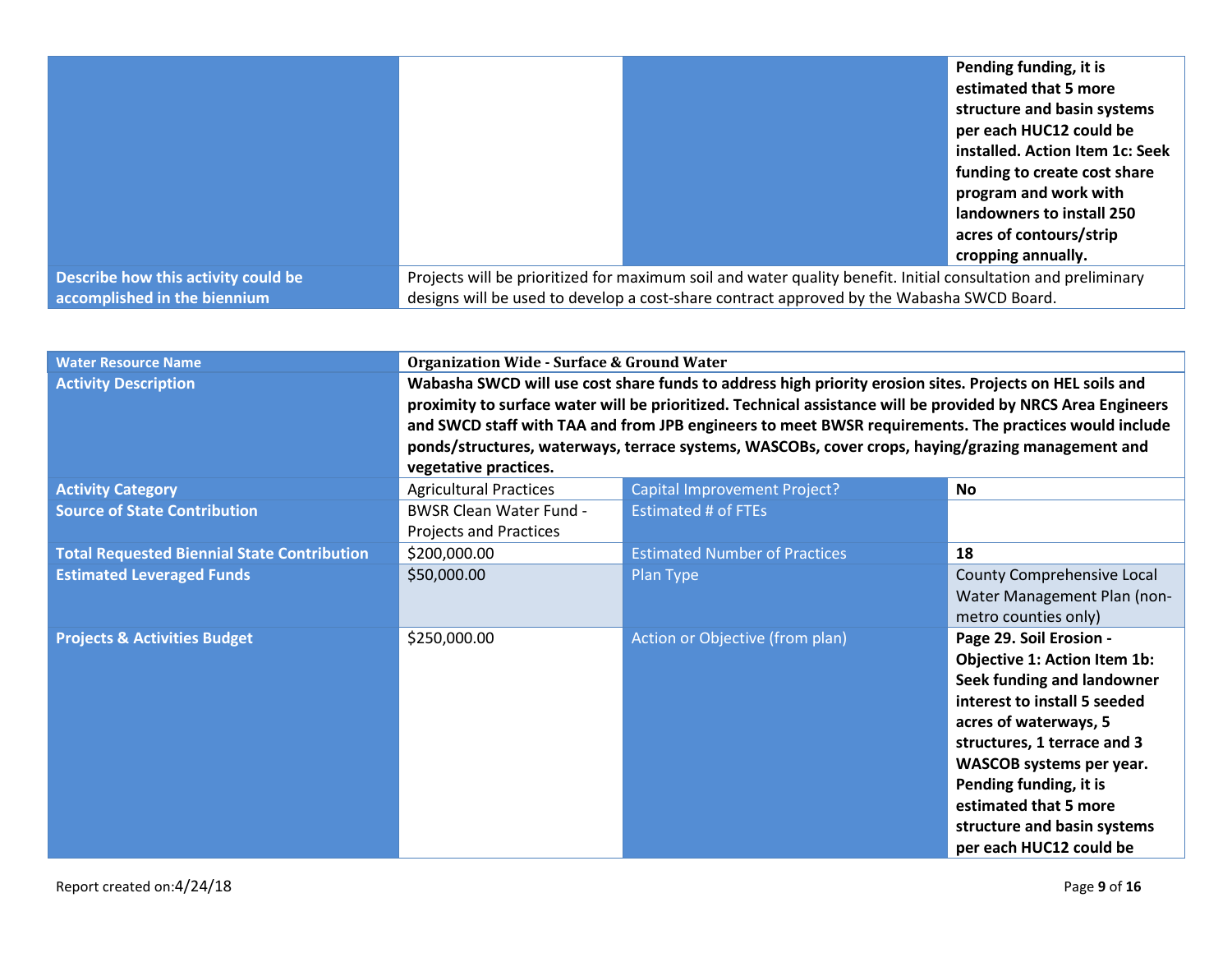|                                     |                                                                                                               | installed. Action Item 1c: Seek |
|-------------------------------------|---------------------------------------------------------------------------------------------------------------|---------------------------------|
|                                     |                                                                                                               | funding to create cost share    |
|                                     |                                                                                                               | program and work with           |
|                                     |                                                                                                               | landowners to install 250       |
|                                     |                                                                                                               | acres of contours/strip         |
|                                     |                                                                                                               | cropping annually.              |
| Describe how this activity could be | Projects will be prioritized for maximum soil and water quality benefit. Initial consultation and preliminary |                                 |
| accomplished in the biennium        | designs will be used to develop a cost-share contract approved by the Wabasha SWCD Board.                     |                                 |

| <b>Water Resource Name</b>                         | Mississippi River-Lake Pepin                                                                             |                                                                                                      |                                      |
|----------------------------------------------------|----------------------------------------------------------------------------------------------------------|------------------------------------------------------------------------------------------------------|--------------------------------------|
| <b>Activity Description</b>                        | Wabasha SWCD will use information gathered in previous CWF RFP and build upon measurable results and     |                                                                                                      |                                      |
|                                                    | provide technical, administrative and financial assistance to landowners in Mississippi River Lake Pepin |                                                                                                      |                                      |
|                                                    | watershed and tributary areas                                                                            |                                                                                                      |                                      |
| <b>Activity Category</b>                           | <b>Agricultural Practices</b>                                                                            | <b>Capital Improvement Project?</b>                                                                  | No.                                  |
| <b>Source of State Contribution</b>                | <b>BWSR Clean Water Fund -</b>                                                                           | <b>Estimated # of FTEs</b>                                                                           |                                      |
|                                                    | <b>Projects and Practices</b>                                                                            |                                                                                                      |                                      |
| <b>Total Requested Biennial State Contribution</b> | \$200,000.00                                                                                             | <b>Estimated Number of Practices</b>                                                                 | 6                                    |
| <b>Estimated Leveraged Funds</b>                   | \$50,000.00                                                                                              | Plan Type                                                                                            | County Comprehensive Local           |
|                                                    |                                                                                                          |                                                                                                      | Water Management Plan (non-          |
|                                                    |                                                                                                          |                                                                                                      | metro counties only)                 |
| <b>Projects &amp; Activities Budget</b>            | \$250,000.00                                                                                             | Action or Objective (from plan)                                                                      | Page 38. Watershed                   |
|                                                    |                                                                                                          |                                                                                                      | <b>Management - Objective 1:</b>     |
|                                                    |                                                                                                          |                                                                                                      | Action Item 1c: Participate in       |
|                                                    |                                                                                                          |                                                                                                      | <b>Watershed Resource and</b>        |
|                                                    |                                                                                                          |                                                                                                      | <b>Protection Strategies (WRAPS)</b> |
|                                                    |                                                                                                          |                                                                                                      | projects for area within             |
|                                                    |                                                                                                          |                                                                                                      | <b>Wabasha County</b>                |
| Describe how this activity could be                |                                                                                                          | Wabasha SWCD will continue to work with Goodhue SWCD on expanding projects in the targeted watershed |                                      |
| accomplished in the biennium                       | and will install BMP's to address soil erosion and water quality.                                        |                                                                                                      |                                      |

| <b>Water Resource Name</b>                         | <b>Organization Wide - Surface Water</b>                                   |                                      |                            |
|----------------------------------------------------|----------------------------------------------------------------------------|--------------------------------------|----------------------------|
| <b>Activity Description</b>                        | Erosion Control, shoreland stabilization, buffer installation, cover crops |                                      |                            |
| <b>Activity Category</b>                           | Capital Improvement Project?<br><b>Agricultural Practices</b><br><b>No</b> |                                      |                            |
| Source of State Contribution                       | <b>SWCD State Cost-Share</b>                                               | <b>Estimated # of FTEs</b>           |                            |
| <b>Total Requested Biennial State Contribution</b> | \$50,000.00                                                                | <b>Estimated Number of Practices</b> | 10                         |
| <b>Estimated Leveraged Funds</b>                   | \$12,500.00                                                                | Plan Type                            | County Comprehensive Local |

Report created on:4/24/18 Page **10** of **16**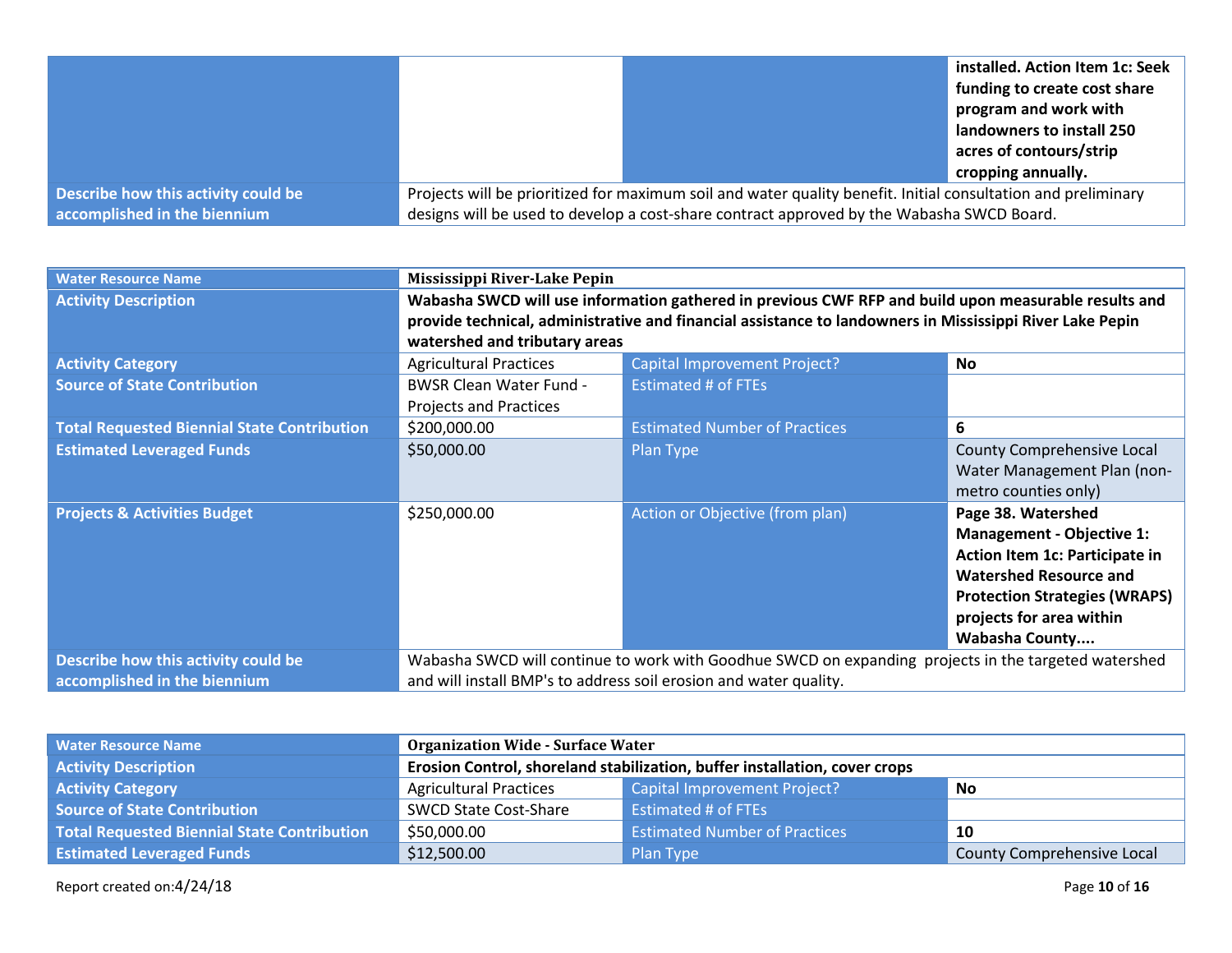|                                                                     |             |                                                                                                                                                                                                                  | Water Management Plan (non-                                                                                                                                                                                                                                       |
|---------------------------------------------------------------------|-------------|------------------------------------------------------------------------------------------------------------------------------------------------------------------------------------------------------------------|-------------------------------------------------------------------------------------------------------------------------------------------------------------------------------------------------------------------------------------------------------------------|
|                                                                     |             |                                                                                                                                                                                                                  | metro counties only)                                                                                                                                                                                                                                              |
| <b>Projects &amp; Activities Budget</b>                             | \$62,500.00 | Action or Objective (from plan)                                                                                                                                                                                  | Page 29. Soil Erosion:<br><b>Objective 1: Provide Technical</b><br>and financial assistance.<br>Action Item 1b: Seek funding<br>and landowner interest to                                                                                                         |
|                                                                     |             |                                                                                                                                                                                                                  | install 5 seeded acres of<br>waterways, 5 structures, 1<br>terrace and 3 WASCOB<br>systems per yearAction<br>Item 1c: Seek funding to<br>create cost share program and<br>work with landowners to<br>install 250 acres of<br>contours/strip cropping<br>annually. |
| Describe how this activity could be<br>accomplished in the biennium |             | Wabasha SWCD will use TAA and work with TSA staff to accomplish projects consistent with NRCS FOTG<br>standards on EQIP projects and to provide technical and administrative assistance for cost share projects. |                                                                                                                                                                                                                                                                   |

| <b>Water Resource Name</b>                         | <b>Organization Wide - Surface &amp; Ground Water</b>                                                    |                                                                                                      |                                                                                                                               |
|----------------------------------------------------|----------------------------------------------------------------------------------------------------------|------------------------------------------------------------------------------------------------------|-------------------------------------------------------------------------------------------------------------------------------|
| <b>Activity Description</b>                        | Upgrades to current technology and incorporation of advances into the workplace. Fund for future vehicle |                                                                                                      |                                                                                                                               |
|                                                    | replacement. Upgrades to outdated office space.                                                          |                                                                                                      |                                                                                                                               |
| <b>Activity Category</b>                           | Supplies/Equipment                                                                                       | <b>Capital Improvement Project?</b>                                                                  | No                                                                                                                            |
| <b>Source of State Contribution</b>                | <b>SWCD Local Capacity Funds</b>                                                                         | <b>Estimated # of FTEs</b>                                                                           | 0                                                                                                                             |
| <b>Total Requested Biennial State Contribution</b> | \$50,000.00                                                                                              | <b>Estimated Number of Practices</b>                                                                 |                                                                                                                               |
| <b>Estimated Leveraged Funds</b>                   | \$0.00                                                                                                   | Plan Type                                                                                            | County Comprehensive Local<br>Water Management Plan (non-<br>metro counties only)                                             |
| <b>Projects &amp; Activities Budget</b>            | \$50,000.00                                                                                              | Action or Objective (from plan)                                                                      | Page 29. Soil Erosion Objective<br>1: Provide technical and<br>financial assistance to<br><b>Wabasha County</b><br>landowners |
| Describe how this activity could be                |                                                                                                          | Purchase of portable GPS technology and accessory upgrades as needed, upgrades to computer software, |                                                                                                                               |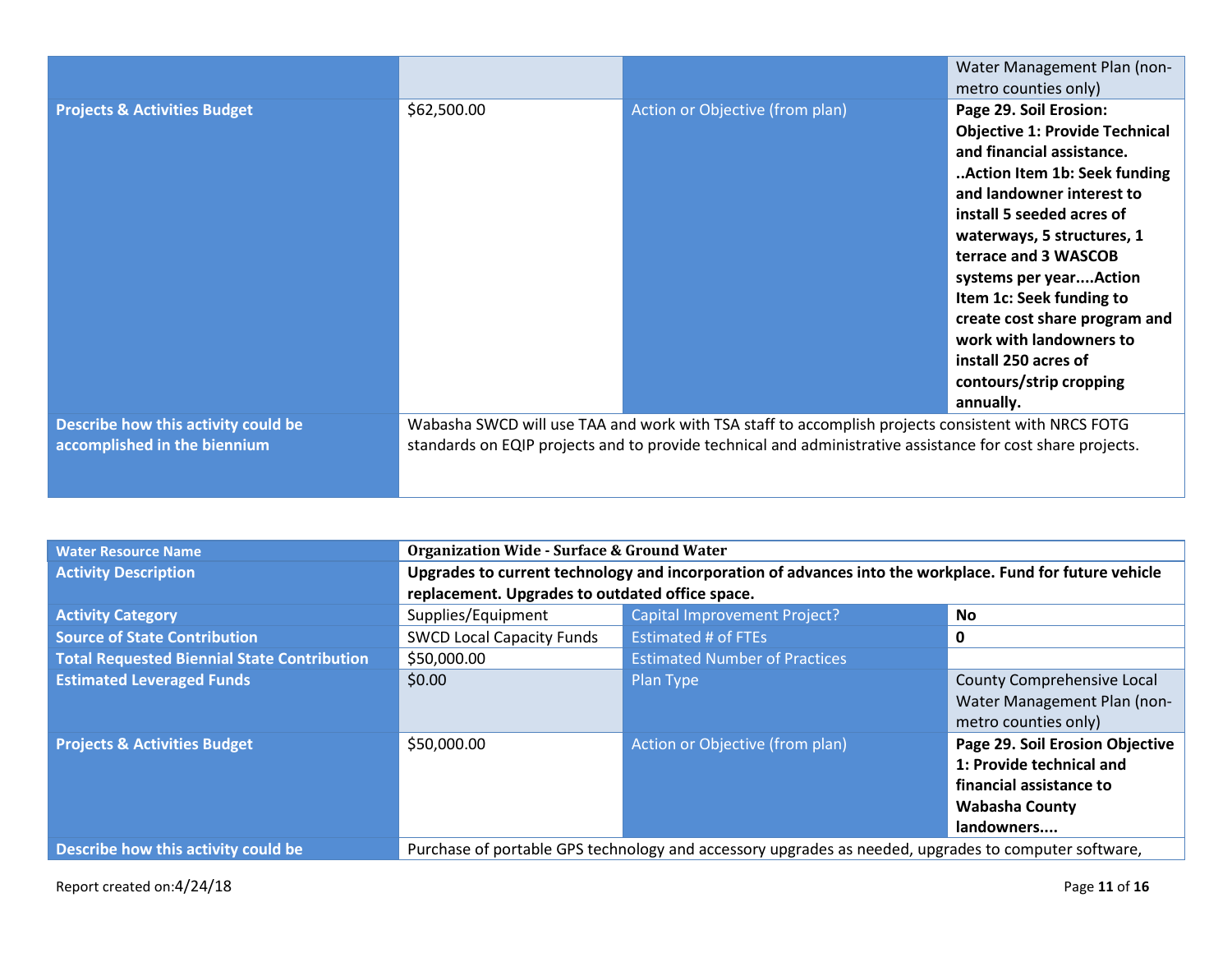| <b>Water Resource Name</b>                         | <b>Organization Wide - Ground Water</b> |                                                                                                      |                               |  |
|----------------------------------------------------|-----------------------------------------|------------------------------------------------------------------------------------------------------|-------------------------------|--|
| <b>Activity Description</b>                        |                                         | Provide technical assistance to address impairments in DWSMAs                                        |                               |  |
| <b>Activity Category</b>                           | <b>Technical/Engineering</b>            | Capital Improvement Project?                                                                         | <b>No</b>                     |  |
|                                                    | Assistance                              |                                                                                                      |                               |  |
| <b>Source of State Contribution</b>                | MN Dept. of Health                      | <b>Estimated # of FTEs</b>                                                                           | 0.1                           |  |
| <b>Total Requested Biennial State Contribution</b> | \$20,000.00                             | <b>Estimated Number of Practices</b>                                                                 |                               |  |
| <b>Estimated Leveraged Funds</b>                   | \$0.00                                  | Plan Type                                                                                            | County Comprehensive Local    |  |
|                                                    |                                         |                                                                                                      | Water Management Plan (non-   |  |
|                                                    |                                         |                                                                                                      | metro counties only)          |  |
| <b>Projects &amp; Activities Budget</b>            | \$20,000.00                             | Action or Objective (from plan)                                                                      | Page 33.                      |  |
|                                                    |                                         |                                                                                                      | SSTS/Wells/Groundwater -      |  |
|                                                    |                                         |                                                                                                      | <b>Objective 1: Wellhead</b>  |  |
|                                                    |                                         |                                                                                                      | Protection of public water    |  |
|                                                    |                                         |                                                                                                      | supplies. Action Item 1b:     |  |
|                                                    |                                         |                                                                                                      | Promote nitrogen              |  |
|                                                    |                                         |                                                                                                      | management in conjunction     |  |
|                                                    |                                         |                                                                                                      | with public water supplies in |  |
|                                                    |                                         |                                                                                                      | vulnerable DWSMAs. This       |  |
|                                                    |                                         |                                                                                                      | portion would be providing    |  |
|                                                    |                                         |                                                                                                      | educational and technical     |  |
|                                                    |                                         |                                                                                                      | assistance and BMP's would    |  |
|                                                    |                                         |                                                                                                      | be recommended.               |  |
| Describe how this activity could be                |                                         | Work with Department of Health and small municipals to assess management practices that would reduce |                               |  |
| accomplished in the biennium                       |                                         | contaminants in drinking water supplies, particularly nitrogen                                       |                               |  |

| <b>Water Resource Name</b>                         | <b>Organization Wide - Surface &amp; Ground Water</b>              |                                      |                             |
|----------------------------------------------------|--------------------------------------------------------------------|--------------------------------------|-----------------------------|
| <b>Activity Description</b>                        | <b>Technical assistance</b>                                        |                                      |                             |
| <b>Activity Category</b>                           | Technical/Engineering<br><b>Capital Improvement Project?</b><br>No |                                      |                             |
|                                                    | Assistance                                                         |                                      |                             |
| <b>Source of State Contribution</b>                | <b>SWCD Local Capacity Funds</b>                                   | <b>Estimated # of FTEs</b>           | 0.6                         |
| <b>Total Requested Biennial State Contribution</b> | \$60,000.00                                                        | <b>Estimated Number of Practices</b> |                             |
| <b>Estimated Leveraged Funds</b>                   | \$0.00<br>County Comprehensive Local<br>Plan Type                  |                                      |                             |
|                                                    |                                                                    |                                      | Water Management Plan (non- |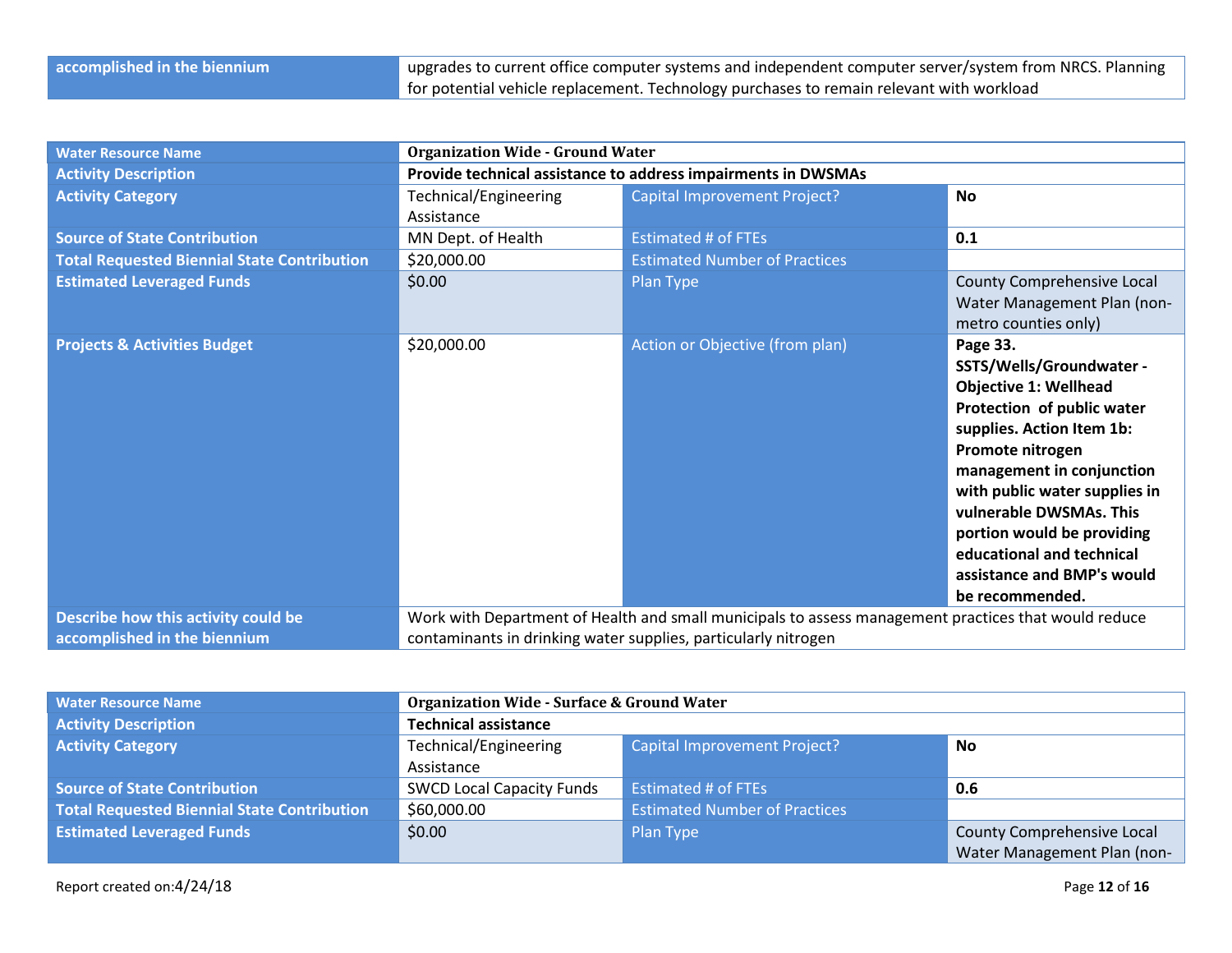|                                         |                                                                                                             |                                 | metro counties only)                  |
|-----------------------------------------|-------------------------------------------------------------------------------------------------------------|---------------------------------|---------------------------------------|
| <b>Projects &amp; Activities Budget</b> | \$60,000.00                                                                                                 | Action or Objective (from plan) | Page 29. Soil Erosion:                |
|                                         |                                                                                                             |                                 | <b>Objective 1: Provide technical</b> |
|                                         |                                                                                                             |                                 | and financial assistance to           |
|                                         |                                                                                                             |                                 | <b>Wabasha County</b>                 |
|                                         |                                                                                                             |                                 | landowners                            |
| Describe how this activity could be     | Funds used to provide technical assistance to landowners as needed or requested. Identification of resource |                                 |                                       |
| accomplished in the biennium            | concerns and BMPs to address concerns. Technical work not otherwise included and insufficiently funded by   |                                 |                                       |
|                                         | other programs as well as for Capacity funded projects.                                                     |                                 |                                       |

| <b>Water Resource Name</b>                                          | <b>Organization Wide - Surface &amp; Ground Water</b>                                                                                                         |                                      |                                                                                                                                       |
|---------------------------------------------------------------------|---------------------------------------------------------------------------------------------------------------------------------------------------------------|--------------------------------------|---------------------------------------------------------------------------------------------------------------------------------------|
| <b>Activity Description</b>                                         | Perform required inspections for RIM Easements                                                                                                                |                                      |                                                                                                                                       |
| <b>Activity Category</b>                                            | <b>Technical/Engineering</b>                                                                                                                                  | <b>Capital Improvement Project?</b>  | <b>No</b>                                                                                                                             |
|                                                                     | Assistance                                                                                                                                                    |                                      |                                                                                                                                       |
| <b>Source of State Contribution</b>                                 | <b>RIM Easement Delivery</b>                                                                                                                                  | <b>Estimated # of FTEs</b>           | 0.02                                                                                                                                  |
| <b>Total Requested Biennial State Contribution</b>                  | \$7,000.00                                                                                                                                                    | <b>Estimated Number of Practices</b> |                                                                                                                                       |
| <b>Estimated Leveraged Funds</b>                                    | \$0.00                                                                                                                                                        | Plan Type                            | <b>County Comprehensive Local</b><br>Water Management Plan (non-<br>metro counties only)                                              |
| <b>Projects &amp; Activities Budget</b>                             | \$7,000.00                                                                                                                                                    | Action or Objective (from plan)      | Page 29. Soil Erosion:<br><b>Objective 1: Provide technical</b><br>and financial assistance to<br><b>Wabasha County</b><br>landowners |
| Describe how this activity could be<br>accomplished in the biennium | Wabasha SWCD staff will conduct inspections, document findings and report deficiencies to the landowner<br>and work with them to implement corrective actions |                                      |                                                                                                                                       |

| <b>Water Resource Name</b>                  | <b>Organization Wide - Surface &amp; Ground Water</b>                                               |                                      |                             |  |
|---------------------------------------------|-----------------------------------------------------------------------------------------------------|--------------------------------------|-----------------------------|--|
| <b>Activity Description</b>                 | Continue work with AgCertainty program alongside MDA. Provide technical and educational assistance. |                                      |                             |  |
| <b>Activity Category</b>                    | Technical/Engineering<br><b>Capital Improvement Project?</b><br>No                                  |                                      |                             |  |
|                                             | Assistance                                                                                          |                                      |                             |  |
| <b>Source of State Contribution</b>         | MN Dept. of Agriculture                                                                             | Estimated # of FTEs                  | 0.4                         |  |
| Total Requested Biennial State Contribution | \$70,000.00                                                                                         | <b>Estimated Number of Practices</b> |                             |  |
| <b>Estimated Leveraged Funds</b>            | \$0.00<br>County Comprehensive Local<br>Plan Type                                                   |                                      |                             |  |
|                                             |                                                                                                     |                                      | Water Management Plan (non- |  |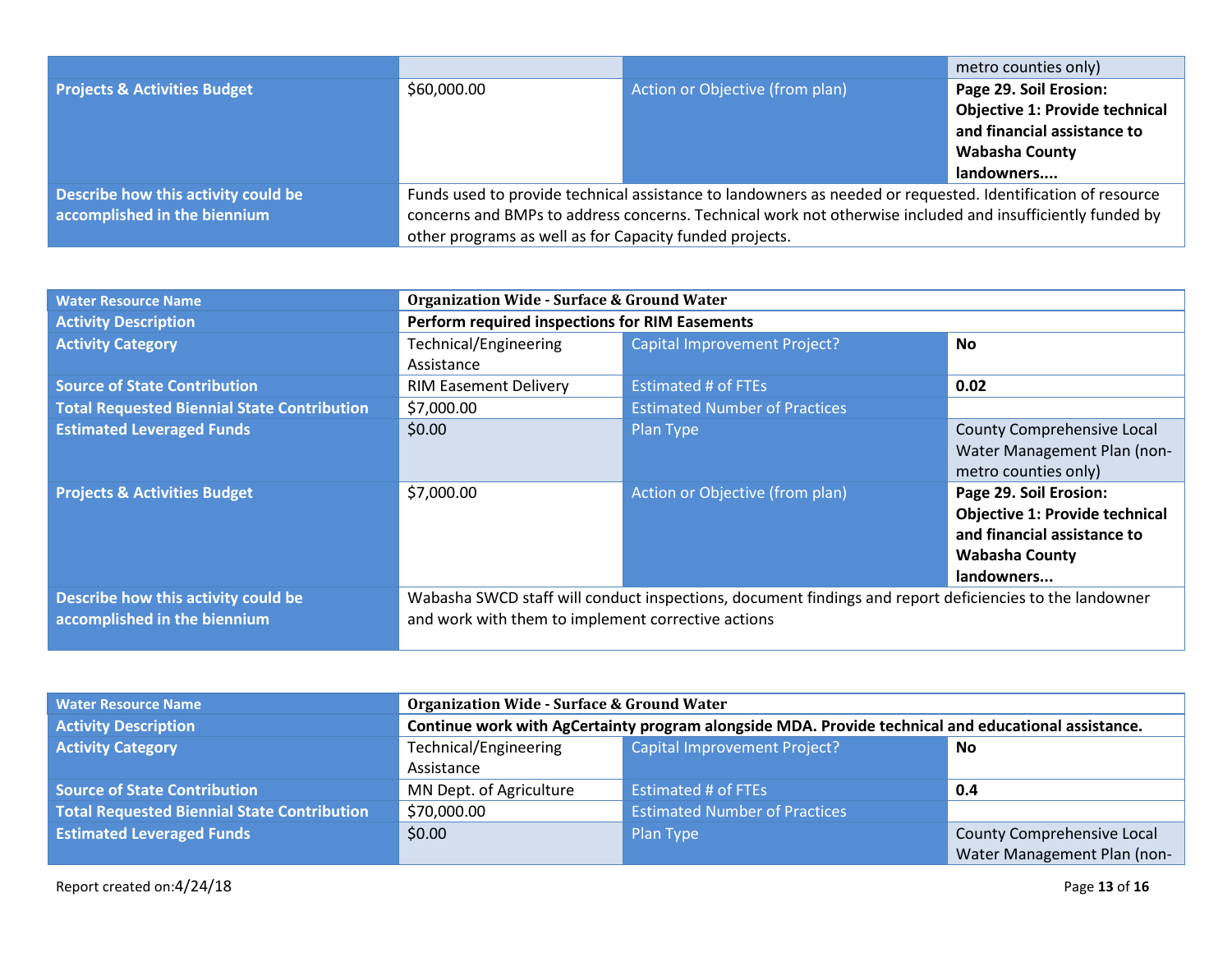|                                         |                                                                                                             |                                                                                           | metro counties only)                  |
|-----------------------------------------|-------------------------------------------------------------------------------------------------------------|-------------------------------------------------------------------------------------------|---------------------------------------|
| <b>Projects &amp; Activities Budget</b> | \$70,000.00                                                                                                 | Action or Objective (from plan)                                                           | Page 29. Soil Erosion -               |
|                                         |                                                                                                             |                                                                                           | <b>Objective 1: Provide technical</b> |
|                                         |                                                                                                             |                                                                                           | and financial assistance to           |
|                                         |                                                                                                             |                                                                                           | <b>Wabasha County landowners</b>      |
|                                         |                                                                                                             |                                                                                           | who are interested in reducing        |
|                                         |                                                                                                             |                                                                                           | erosion and sediment                  |
| Describe how this activity could be     | Continue work started with pilot project. Identify resource concerns and sign up 10 landowners per year, as |                                                                                           |                                       |
| accomplished in the biennium            |                                                                                                             | eligible. Staff currently works in area with JPB TSA funding and is approximately .40 FTE |                                       |

| <b>Water Resource Name</b>                         | <b>Organization Wide - Surface &amp; Ground Water</b> |                                                                                                         |                                     |  |
|----------------------------------------------------|-------------------------------------------------------|---------------------------------------------------------------------------------------------------------|-------------------------------------|--|
| <b>Activity Description</b>                        |                                                       | Wabasha SWCD will use easement delivery dollars for technical and administrative assistance to          |                                     |  |
|                                                    | landowners for the RIM Easement Program               |                                                                                                         |                                     |  |
| <b>Activity Category</b>                           | Technical/Engineering                                 | <b>Capital Improvement Project?</b>                                                                     | <b>No</b>                           |  |
|                                                    | Assistance                                            |                                                                                                         |                                     |  |
| <b>Source of State Contribution</b>                | <b>RIM Easement</b>                                   | <b>Estimated # of FTEs</b>                                                                              | $\mathbf 0$                         |  |
|                                                    | Implementation                                        |                                                                                                         |                                     |  |
| <b>Total Requested Biennial State Contribution</b> | \$15,000.00                                           | <b>Estimated Number of Practices</b>                                                                    |                                     |  |
| <b>Estimated Leveraged Funds</b>                   | \$0.00                                                | Plan Type                                                                                               | County Comprehensive Local          |  |
|                                                    |                                                       |                                                                                                         | Water Management Plan (non-         |  |
|                                                    |                                                       |                                                                                                         | metro counties only)                |  |
| <b>Projects &amp; Activities Budget</b>            | \$15,000.00                                           | Action or Objective (from plan)                                                                         | Page 33                             |  |
|                                                    |                                                       |                                                                                                         | SSTS/Wells/Groundwater -            |  |
|                                                    |                                                       |                                                                                                         | <b>Objective 1: Action Item 1a:</b> |  |
|                                                    |                                                       |                                                                                                         | <b>Promote RIM, in DWSMAs</b>       |  |
|                                                    |                                                       |                                                                                                         | characterized as highly or very     |  |
|                                                    |                                                       |                                                                                                         | high vulnerability.                 |  |
| Describe how this activity could be                |                                                       | Wabasha SWCD will provide education, information, administrative and technical services to protect more |                                     |  |
| accomplished in the biennium                       | acres by putting them into easements                  |                                                                                                         |                                     |  |

| <b>Water Resource Name</b>  | <b>Organization Wide - Surface &amp; Ground Water</b>                                                                                                                                                                                                                |
|-----------------------------|----------------------------------------------------------------------------------------------------------------------------------------------------------------------------------------------------------------------------------------------------------------------|
| <b>Activity Description</b> | Conservation Delivery funds used for District Operation expenses as part of rate of Administrative Assistant<br>and for Administrative functions of District Manager. There are also administrative components of each<br>employee that are necessary for operations |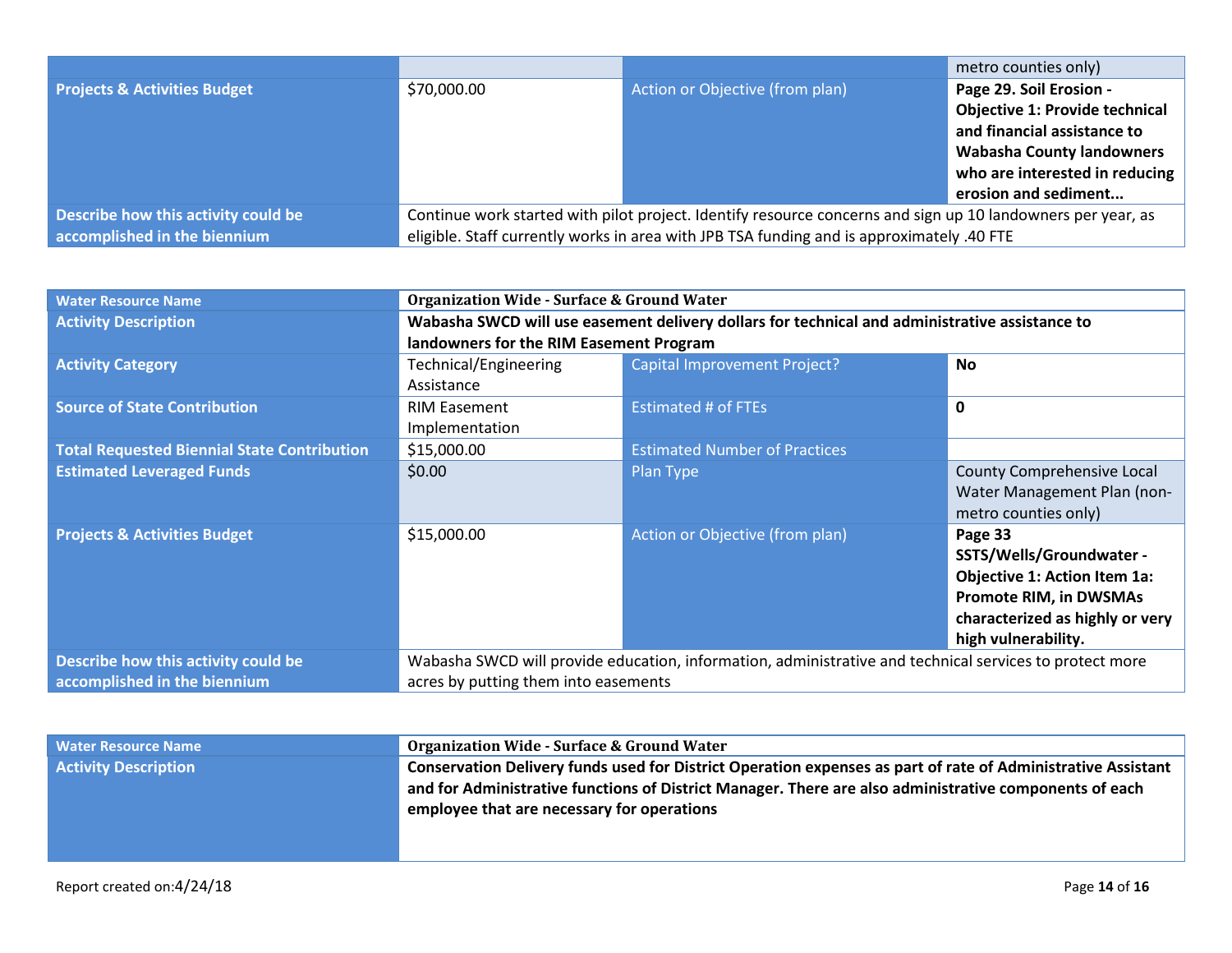| <b>Activity Category</b>                                            | Administration/Coordination                                                                                                                                                                                                                                                                                                                                                         | <b>Capital Improvement Project?</b>    | <b>No</b>                                                                                                                             |
|---------------------------------------------------------------------|-------------------------------------------------------------------------------------------------------------------------------------------------------------------------------------------------------------------------------------------------------------------------------------------------------------------------------------------------------------------------------------|----------------------------------------|---------------------------------------------------------------------------------------------------------------------------------------|
| <b>Source of State Contribution</b>                                 | <b>SWCD Conservation Delivery</b>                                                                                                                                                                                                                                                                                                                                                   | <b>Estimated # of FTEs</b>             | $\mathbf{2}$                                                                                                                          |
| <b>Total Requested Biennial State Contribution</b>                  | \$130,000.00                                                                                                                                                                                                                                                                                                                                                                        | <b>Estimated Number of Practices</b>   |                                                                                                                                       |
| <b>Estimated Leveraged Funds</b>                                    | \$0.00                                                                                                                                                                                                                                                                                                                                                                              | Plan Type                              | County Comprehensive Local<br>Water Management Plan (non-<br>metro counties only)                                                     |
| <b>Projects &amp; Activities Budget</b>                             | \$130,000.00                                                                                                                                                                                                                                                                                                                                                                        | <b>Action or Objective (from plan)</b> | Page 29. Soil Erosion:<br><b>Objective 1: Provide technical</b><br>and financial assistance to<br><b>Wabasha County</b><br>landowners |
| Describe how this activity could be<br>accomplished in the biennium | Wabasha SWCD staff will work in partnership with local, state, and federal partners to provide technical<br>assistance, conservation incentives, and easement opportunities to Wabasha County landowners. General<br>office administration and management duties, as well as general payments to general business operational<br>expenses are required to function at full capacity |                                        |                                                                                                                                       |

| <b>Water Resource Name</b>                         | <b>Organization Wide - Surface Water</b>                                                               |                                      |                                     |  |
|----------------------------------------------------|--------------------------------------------------------------------------------------------------------|--------------------------------------|-------------------------------------|--|
| <b>Activity Description</b>                        | Wabasha SWCD will provide landowners technical, administrative and financial assistance for streambank |                                      |                                     |  |
|                                                    | stabilization and shoreland protection practices.                                                      |                                      |                                     |  |
| <b>Activity Category</b>                           | <b>Streambank or Shoreline</b>                                                                         | <b>Capital Improvement Project?</b>  | <b>No</b>                           |  |
|                                                    | Protection                                                                                             |                                      |                                     |  |
| <b>Source of State Contribution</b>                | <b>BWSR Clean Water Fund -</b>                                                                         | <b>Estimated # of FTEs</b>           |                                     |  |
|                                                    | <b>Projects and Practices</b>                                                                          |                                      |                                     |  |
| <b>Total Requested Biennial State Contribution</b> | \$100,000.00                                                                                           | <b>Estimated Number of Practices</b> | 5                                   |  |
| <b>Estimated Leveraged Funds</b>                   | \$25,000.00                                                                                            | Plan Type                            | SWCD Comprehensive Plan             |  |
|                                                    |                                                                                                        |                                      | (SWCDs only; if SWCD has            |  |
|                                                    |                                                                                                        |                                      | adopted County                      |  |
|                                                    |                                                                                                        |                                      | Comprehensive Local Water           |  |
|                                                    |                                                                                                        |                                      | Mgmt. Plan, select that option)     |  |
| <b>Projects &amp; Activities Budget</b>            | \$125,000.00                                                                                           | Action or Objective (from plan)      | Page 29. Soil Erosion -             |  |
|                                                    |                                                                                                        |                                      | <b>Objective 1: Action Item 1e:</b> |  |
|                                                    |                                                                                                        |                                      | Identify priority and sensitive     |  |
|                                                    |                                                                                                        |                                      | area solutions and justify          |  |
|                                                    |                                                                                                        |                                      | funding for some stream bank        |  |